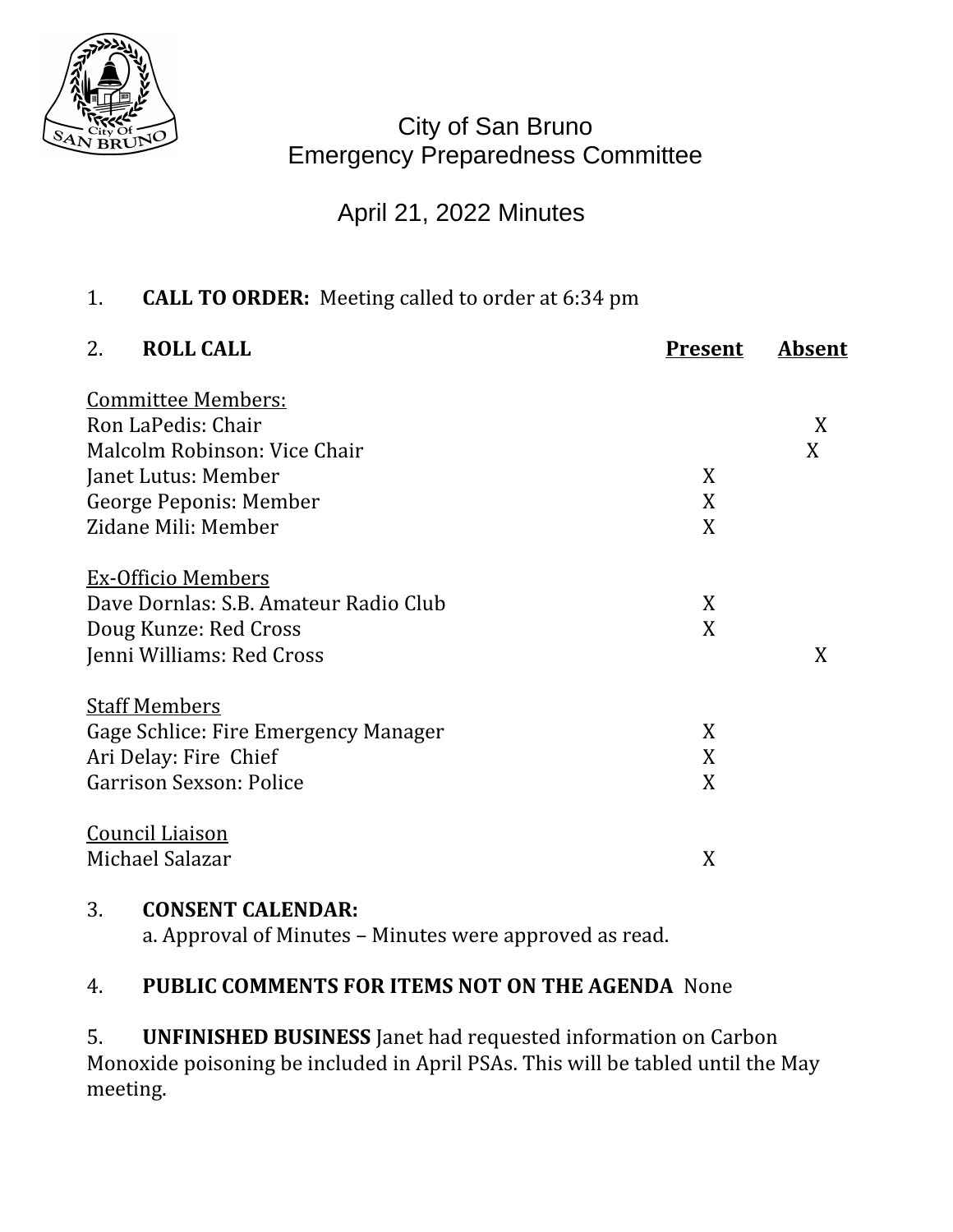6. **CONDUCT OF BUSINESS .** A. The June 25 Field Day and Posy Parade discussion will be tabled until the May meeting. Parade route and festivities after the parade are still being discussed. B. Discussion about the Emergency Director and the coordination with the Committee's activities is tabled until May meeting.

#### 7. **COMMENTS FROM STAFF:**

a. Fire Update – After the Caltrain accident, the Fire Department is doing additional training to prepare for another accident of this type. The CCC is back in Crestmoor Canyon for 2 more spikes of fire mitigation that will end in April. These are the last of the year. The City Council has funds for contracting out fire mitigation work in the city and hope to have a contract done by summer. Measure K funds will pay for another chipping program to encourage homeowners to create a defensible space around their property. Two new engines will arrive soon and the FD is planning a "push in" ceremony that will include residents of San Bruno. One will be at Station 51 and the other at Station 52. One new firefighter is in the Academy and will start in a few months. The 2 new You Tube buildings in Bayhill will consist of 2-story buildings with a 4-story underground parking garage under one of them.

b. Police Update – There was a career fair at San Mateo High School with Officers and Police Explorers in attendance to encourage a career in Law Enforcement. License Plate Readers have proved to be a big asset in nabbing law-breakers. San Bruno PD and Daly City PD teamed up to solve recent armed robberies. Burlingame PD and San Bruno PD coordinated a chase of a suspect who attempted to flee via Hiway 280 and was stopped by the use of spike strips.

## 8. **COMMENTS FROM MEMBERS:**

a. Radio Club: Oliver, W6BAR of the SBPD gave an interesting presentation at the monthly Zoom meeting. Another "Coffee and Radio" event is set for next Wednesday at Starbucks. Possible upcoming events include assisting at the Posy Parade, setting of flags at the GG National Cemetery and Field Day. Five members attended the recent CERT refresher course.